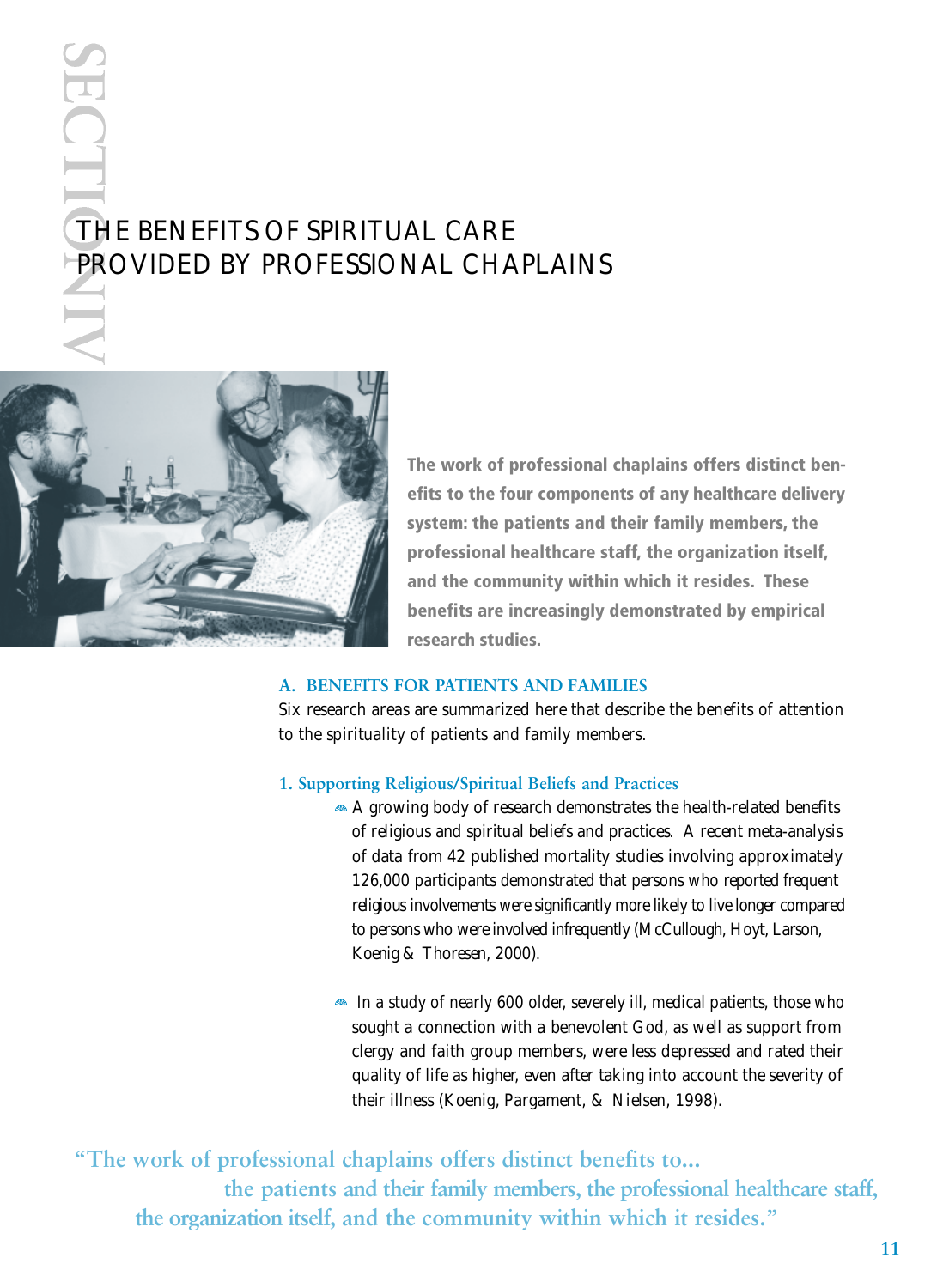"Persons turn to spiritual resources during ...



**painful experiences, finding them helpful. Professional chaplains are trained to encourage helpful religious coping processes."**

 $\triangleq$  In a study of 1,600 cancer patients, the contribution of patient-reported spiritual well being to quality of life was similar to that associated with physical well being. Among patients with significant symptoms such as fatigue and pain, those with higher levels of spiritual well being had a significantly higher quality of life (Brady, Peterman, Fitchett, Mo, & Cella, 1999).

**CONCLUSION: These and other studies demonstrate that religious faith and practice impact emotional and physical well being. Professional chaplains play an integral role in supporting and strengthening these religious and spiritual resources.** 

## **2. The Importance of Religious/Spiritual Coping during Illness**

- Religious coping, although related to non-religious coping, is distinct and makes unique contributions to the coping process. Religious and non-religious coping are not functionally redundant (VandeCreek, Pargament, Belavich, Cowell, & Friedel, 1999; Pargament, Cole, VandeCreek, Brant, & Perez, 1999).
- A study of older adults found that more than half reported their religion was the most important resource that helped them cope with illness (Koenig, Moberg, & Kvale, 1988).
- $\triangle$  In another study, 44 percent of the patients reported that religion was the most important factor that helped them cope with their illness or hospitalization (Koenig, Hover, Bearon, & Travis, 1991).
- In a study of women with breast cancer, 88 percent reported that religion was important to them and 85 percent indicated it helped them cope (Johnson & Spilka, 1991).
- Similarly, 93 percent of women in a study of gynecological cancer patients reported that religion enhanced their sense of hopefulness (Roberts, Brown, Elkins, & Larson, 1997).
- A study with breast cancer outpatients reported that 76 percent had prayed about their situation as a way to cope with their diagnosis ( VandeCreek, Rogers, & Lester, 1999).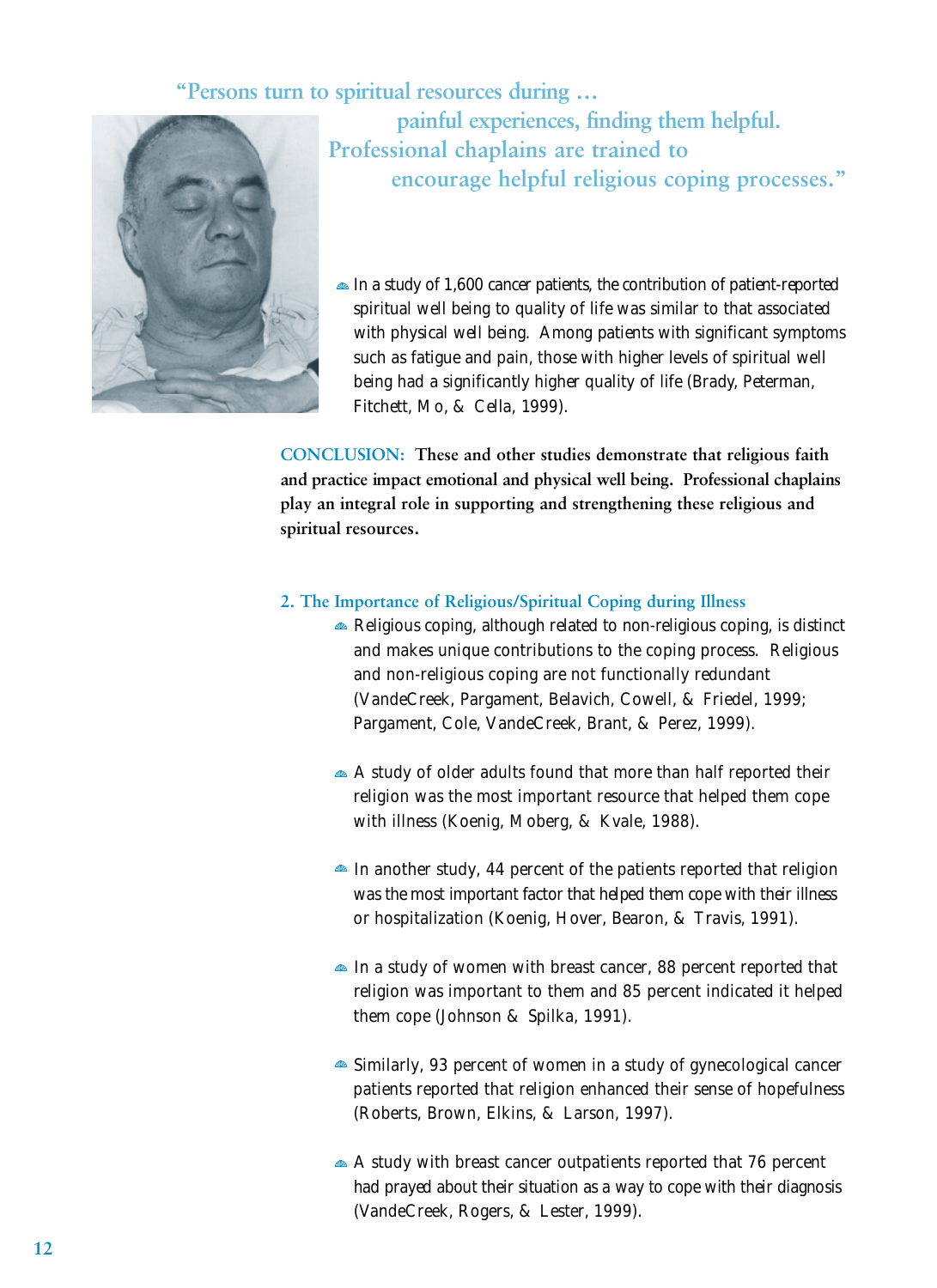- Studies demonstrate that spiritual well being helps persons moderate the following painful feelings that accompany illness: anxiety (Kaczorowski, 1989), hopelessness (Mickley, Soeken, & Belcher, 1992; Fehring, Miller, & Shaw, 1997), and isolation (Feher & Maly, 1999). Many patients expect chaplains to help them with such distressing feelings (Hover, Travis, Koenig, & Bearon, 1992).
- Paragment (1997) cites many additional studies that demonstrate the importance of religious and spiritual coping for persons dealing with illness.

**CONCLUSION:** Persons turn to spiritual resources during illness and other **painful experiences, finding them helpful. Professional chaplains are trained to** encourage helpful religious coping processes.

## **3. Responding to Spiritual Distress**

Studies point to the importance of spiritual distress, that is, unresolved religious or spiritual conflicts and doubts. This distress is associated with decreased health, recovery, and adjustment to illness (Berg, Fonss, Reed, & VandeCreek, 1995; Fitchett, Rybarczyk, DeMarco, & Nicholas, 1999; Fitchett, 1999a; Fitchett, 1999b).

**CONCLUSION: Professional healthcare chaplains play an especially important role in identifying patients in spiritual distress and helping them resolve their religious or spiritual problems, thus improving their health and adjustment.**

### **4. Enhancing Coping Strategies**

Studies demonstrate that spiritual well being helps persons moderate the following painful feelings that accompany illness: anxiety (Kaczorowski, 1989), hopelessness (Mickley, Soeken, & Belcher, 1992; Fehring, Miller, & Shaw, 1997), and isolation (Feher & Maly, 1999). Many patients expect chaplains to help them with distressing feelings (Hover, Travis, Koenig, & Bearon, 1992).

> **CONCLUSION: Persons turn to spiritual resources in the presence of painful feelings and experiences. Professional healthcare chaplains are trained to help patients and families draw upon** their spiritual and religious resources to cope with these feelings.

**"Families rely on religious and spiritual resources to cope with … distress during a loved one's illness. A chaplain's care for family members has a positive impact."**

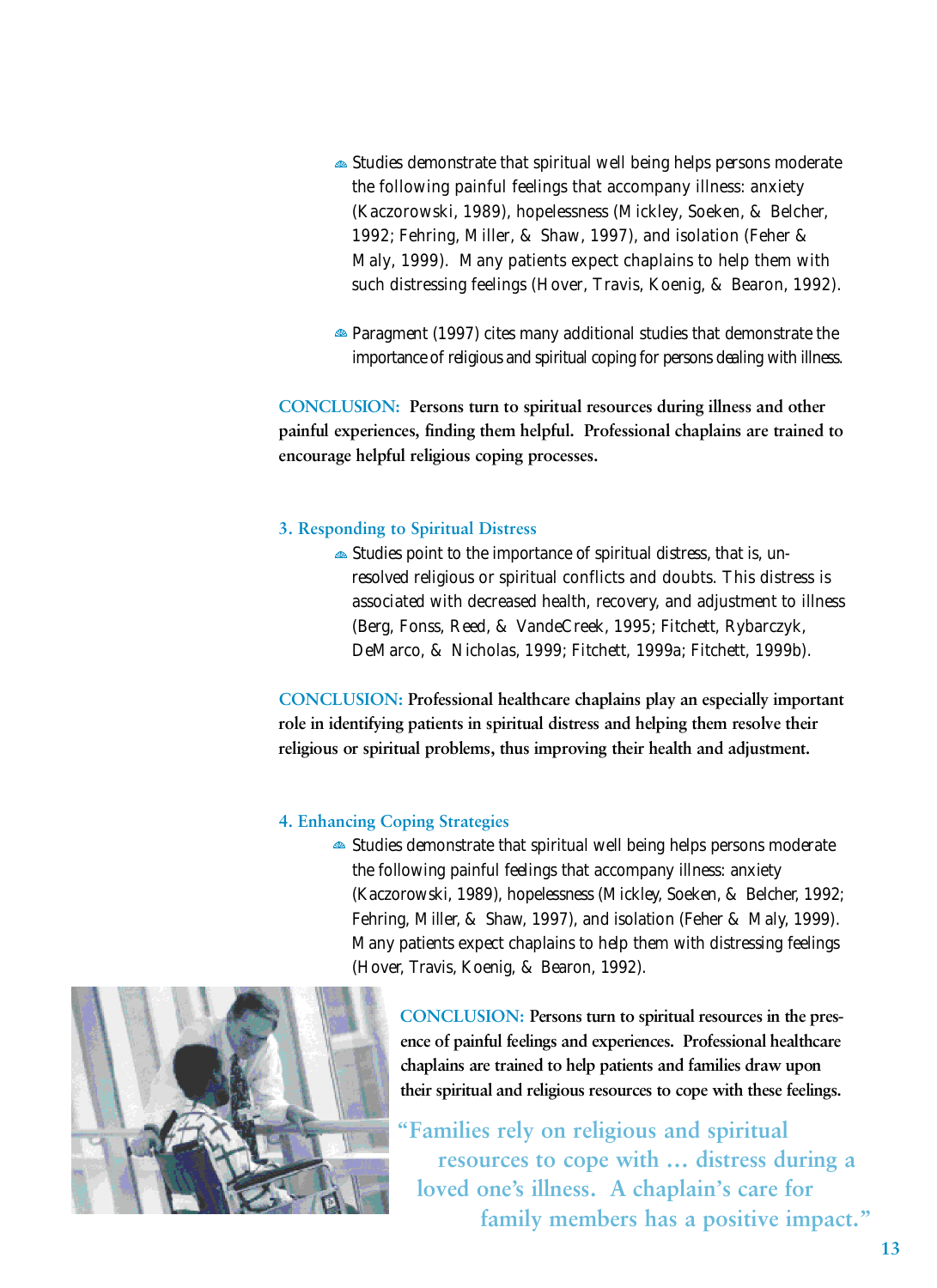

## **5. Caring for Families**

- Often family members experience similar or more intense distress than their hospitalized loved ones. In some studies, patients have indicated that one of the most important chaplaincy functions is helping their family members with feelings associated with illness and hospitalization (Carey, 1973; Carey, 1985).
- In one study, 56 percent of the families identified religion as the most important factor in helping them cope with their loved one's illness (Koenig, Hover, Bearon, & Travis, 1991).
- In another study, family members rated spiritual care from chaplains more highly than patients (Vandecreek, Thomas, Jessen, Gibbons & Strasser, 1991).
- Compared to those whose spiritual needs were not being met, caregivers of Alzheimer's patients who worshiped regularly and who felt their spiritual needs were being met reported greater well being and decreased stress (Burgener, 1999).

**CONCLUSION: Families rely on religious and spiritual resources to cope with the high levels of distress during a loved one's illness. A chaplain's care for family members has a positive impact.**

- **6. Patient and family satisfaction with the spiritual care provided by chaplains**
	- Studies indicate that as many as 70 percent of patients are aware of one or more spiritual needs related to their illness (Fitchett, Burton, & Sivan, 1997; Moadel, Morgan, Fatone, Grennan, Carter, Laruffa, Skummy, & Dutcher, 1999).
	- Studies of patients in acute care hospitals indicate that between one third and two thirds of all patients want to receive spiritual care (Carey, 1985; Fitchett, Meyer, & Burton, 2000).
	- When chaplains help a patient's family, the patient is more likely to choose that institution again for future hospitalization (Gibbons, Thomas, VandeCreek, & Jessen, 1991).
	- A large study (VandeCreek & Lyon, 1997) of patient and family member satisfaction with the activities of chaplains showed that:
		- A large majority of patients were highly satisfied with the spiritual care provided by professional chaplains.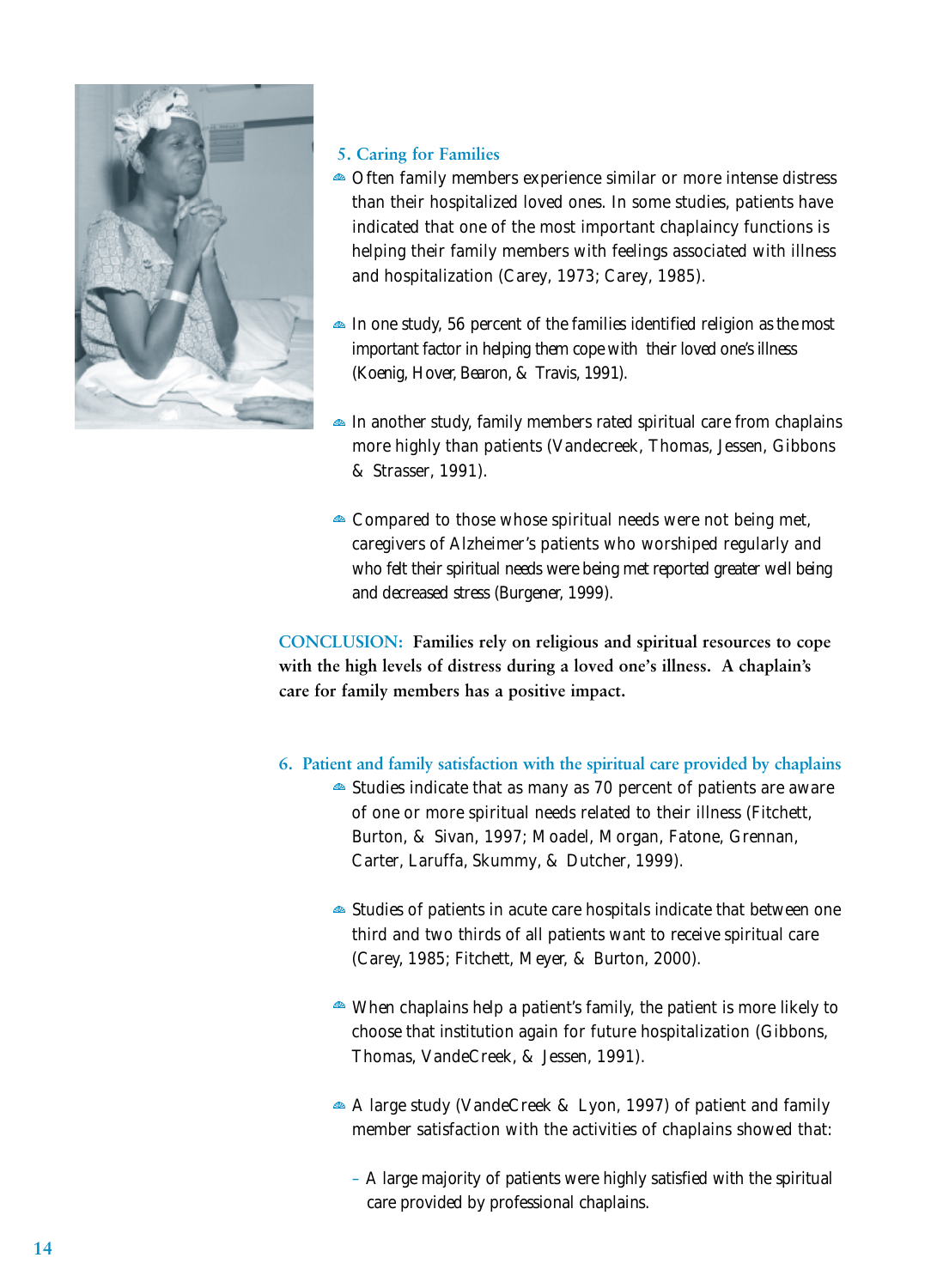- The satisfaction with chaplaincy services by family members was even higher than that reported by patients.
- The chaplain's visits "made the hospitalization easier" because the visit provided "comfort" and helped the patient relax.
- The chaplain helped patients "get better faster" and enhanced their " readiness to return home" because the visits helped them feel more hopeful.

**CONCLUSION:** Patients and family members are frequently aware of their spiritual needs during hospitalization, want professional spiritual attention to those needs, and respond positively when attention is given—indicating that it influences their recommendation of the hospital to others.

## **B. BENEFITS FOR HEALTHCARE STAFF**

Healthcare professionals, including physicians and nurses, sometimes experience stress when working with patients and family members. This stress has increased recently because economic changes have led to fewer staff members providing care for more seriously ill patients. Chaplains can provide sensitive, supportive spiritual care to these patients and their families for extended time periods, thereby allowing other professionals to attend to other duties.

Professional chaplains play an important role in helping staff members cope with personal problems. Their supportive consultation can enhance morale and decrease staff burnout, thus reducing employee turnover and the use of sick time. One study reports that 73 percent of Intensive Care physicians and nurses believe that providing comfort for staff is an important chaplain role, and 32 percent believe chaplains should be available to help staff with personal problems (Sharp, 1991).



**"Professional chaplains play an important role in helping staff members cope with personal problems."**

# **C. BENEFITS FOR HEALTHCARE ORGANIZATIONS**

The services of professional healthcare chaplains benefit healthcare organizations in at least nine ways.

**1.** Chaplains help healthcare organizations meet patient expectations for competent, compassionate spiritual care services, thus enhancing the image of healthcare organizations. In an age of high technology medicine, brief hospitalizations, and shortened contacts with physicians and other health professionals, chaplains offer one of the few opportunities for patients to discuss their personal and spiritual concerns.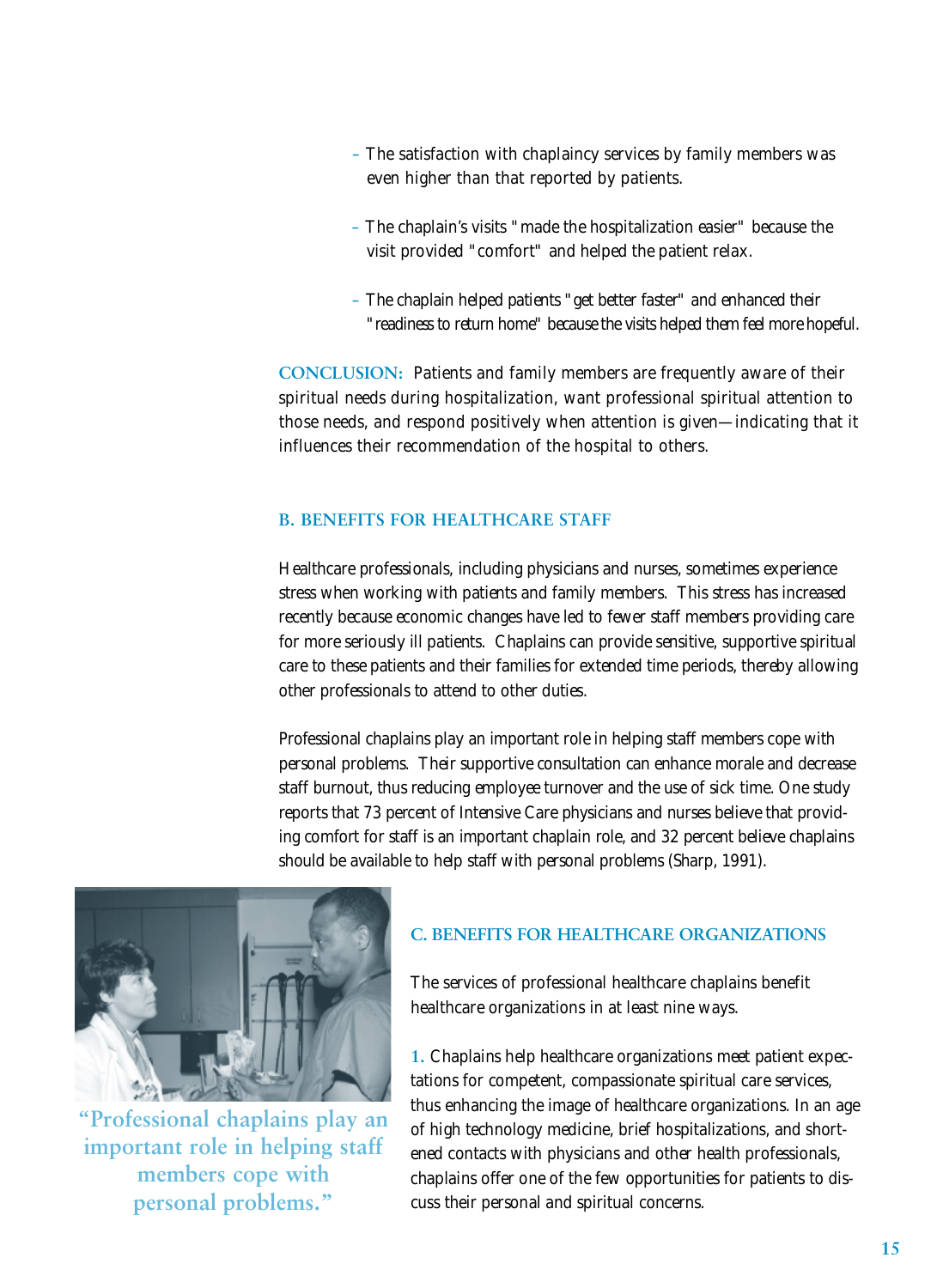**2.** Chaplains who are certified as chaplaincy education supervisors through the national professional organizations conduct certified programs for religious leaders and laypersons seeking certification. Since participants in academic quarter-length programs usually do not receive stipends, their clinical services are free to the institution. (Students in one-year clinical pastoral education residencies typically receive a small stipend). Such programs increase the amount of spiritual care available at low cost to institutions.

**3.** Chaplains establish and maintain important relationships with the community clergy.

**4 .** Chaplains play an important role in mitigating situations of patient/family dissatisfaction involving risk management and potential litigation. When patients or their caregivers become angry or threatening, professional chaplains can mediate these intense feelings in ways that conserve valuable organizational resources. Their presence can serve as a vehicle for reducing risk and potential litigation.



**"...approximately three quarters of HMO executives surveyed reported that if spirituality... can have an impact on well being, then it can helpfully impact cost containment."**

**5 .** Chaplains can reduce and prevent spiritual abuse, acting as gatekeepers to protect patients from unwanted proselytizing. Codes of professional ethics stipulate that chaplains themselves must respect the diverse beliefs and practices of patients and families.

**6.** Chaplains help patients and family members identify their values regarding end-of-life treatment choices and communicate this information to other healthcare staff. Clarifying values and improving communication can reduce expensive, unwanted care (Daly, 2000).

**7**. Chaplains help organizations develop their mission, value, and social justice statements that promote healing for the body, mind and spirit. Especially for faith-based healthcare organizations, they promote mission awareness and enhancement.

**8.** Chaplains assist healthcare organizations in fulfilling a variety of accreditation standards, including those associated with patient's rights for spiritual care and support.